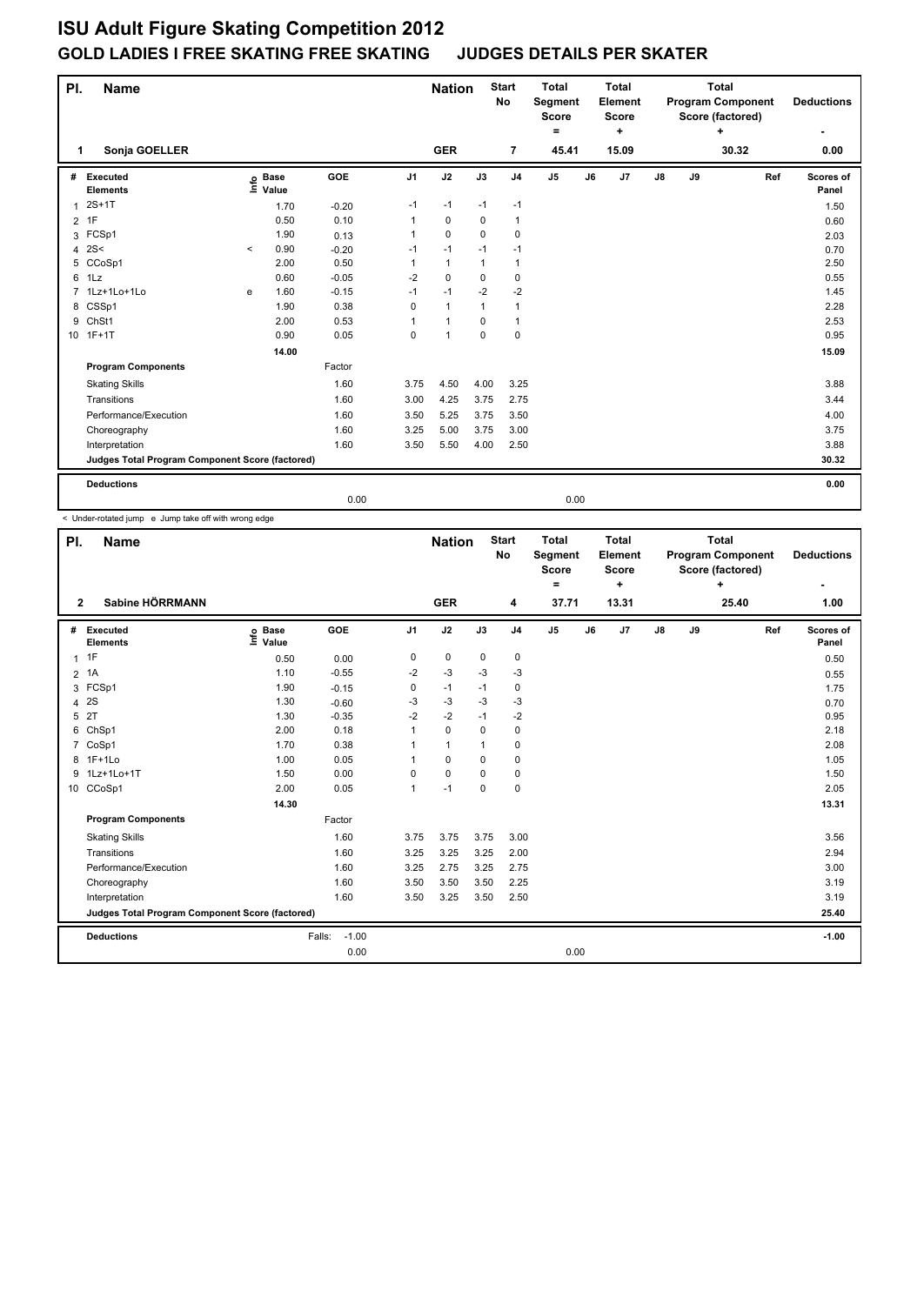| PI.            | Name                                                              |                              |                 |             | <b>Nation</b> |              | <b>Start</b><br>No     | Total<br>Segment<br>Score<br>$=$ |    | <b>Total</b><br><b>Element</b><br><b>Score</b><br>+ |    |    | Total<br>Score (factored)<br>÷ | <b>Program Component</b> | <b>Deductions</b>  |  |
|----------------|-------------------------------------------------------------------|------------------------------|-----------------|-------------|---------------|--------------|------------------------|----------------------------------|----|-----------------------------------------------------|----|----|--------------------------------|--------------------------|--------------------|--|
| 3              | <b>Margarita STAROSTINA</b>                                       |                              |                 |             | <b>RUS</b>    |              | 1                      | 37.14                            |    | 10.54                                               |    |    |                                | 26.60                    | 0.00               |  |
|                | # Executed<br><b>Elements</b>                                     | <b>Base</b><br>Life<br>Value | GOE             | J1          | J2            | J3           | J <sub>4</sub>         | J5                               | J6 | J7                                                  | J8 | J9 |                                | Ref                      | Scores of<br>Panel |  |
|                | $1.1F+1T$                                                         | 0.90                         | 0.15            | 1           | $\mathbf{1}$  | $\mathbf{1}$ | $\pmb{0}$              |                                  |    |                                                     |    |    |                                |                          | 1.05               |  |
| 2              | 1A                                                                | 1.10                         | $-0.35$         | $-2$        | $-2$          | $-2$         | $-1$                   |                                  |    |                                                     |    |    |                                |                          | 0.75               |  |
| 3              | FCSp1                                                             | 1.90                         | 0.13            | 1           | $\mathbf 0$   | 0            | $\pmb{0}$              |                                  |    |                                                     |    |    |                                |                          | 2.03               |  |
| 4              | 1Lz+1T                                                            | 1.00                         | $-0.10$         | $-1$        | $-1$          | $-1$         | $-1$                   |                                  |    |                                                     |    |    |                                |                          | 0.90               |  |
| 5              | 1F+1A+SEQ                                                         | 1.28                         | $-0.10$         | $\mathbf 0$ | $-1$          | $\mathbf 0$  | $-1$                   |                                  |    |                                                     |    |    |                                |                          | 1.18               |  |
| 6              | SSp                                                               | 0.00                         | 0.00            | L.          | ÷             | L,           | ÷,                     |                                  |    |                                                     |    |    |                                |                          | 0.00               |  |
| 7              | ChSt1                                                             | 2.00                         | 0.00            | 0           | $\mathbf 0$   | 0            | $\mathbf 0$            |                                  |    |                                                     |    |    |                                |                          | 2.00               |  |
| 8              | 1Lo                                                               | 0.50                         | 0.00            | 0           | $\mathbf 0$   | 0            | $\pmb{0}$              |                                  |    |                                                     |    |    |                                |                          | 0.50               |  |
|                | 9 CCoSp1                                                          | 2.00                         | 0.13            | 1           | $\mathbf 0$   | 0            | $\mathbf 0$            |                                  |    |                                                     |    |    |                                |                          | 2.13               |  |
|                |                                                                   | 10.68                        |                 |             |               |              |                        |                                  |    |                                                     |    |    |                                |                          | 10.54              |  |
|                | <b>Program Components</b>                                         |                              | Factor          |             |               |              |                        |                                  |    |                                                     |    |    |                                |                          |                    |  |
|                | <b>Skating Skills</b>                                             |                              | 1.60            | 3.50        | 4.00          | 3.75         | 2.75                   |                                  |    |                                                     |    |    |                                |                          | 3.50               |  |
|                | Transitions                                                       |                              | 1.60            | 2.50        | 3.75          | 3.25         | 2.25                   |                                  |    |                                                     |    |    |                                |                          | 2.94               |  |
|                | Performance/Execution                                             |                              | 1.60            | 3.50        | 3.75          | 3.50         | 3.00                   |                                  |    |                                                     |    |    |                                |                          | 3.44               |  |
|                | Choreography                                                      |                              | 1.60            | 3.25        | 4.25          | 3.25         | 2.50                   |                                  |    |                                                     |    |    |                                |                          | 3.31               |  |
|                | Interpretation                                                    |                              | 1.60            | 3.00        | 4.00          | 3.50         | 3.25                   |                                  |    |                                                     |    |    |                                |                          | 3.44               |  |
|                | Judges Total Program Component Score (factored)                   |                              |                 |             |               |              |                        |                                  |    |                                                     |    |    |                                |                          | 26.60              |  |
|                |                                                                   |                              |                 |             |               |              |                        |                                  |    |                                                     |    |    |                                |                          |                    |  |
|                | <b>Deductions</b>                                                 |                              |                 |             |               |              |                        |                                  |    |                                                     |    |    |                                |                          | 0.00               |  |
|                |                                                                   |                              | 0.00            |             |               |              |                        | 0.00                             |    |                                                     |    |    |                                |                          |                    |  |
|                |                                                                   |                              |                 |             |               |              |                        |                                  |    |                                                     |    |    |                                |                          |                    |  |
|                |                                                                   |                              |                 |             |               |              | <b>Start</b>           | <b>Total</b>                     |    | <b>Total</b>                                        |    |    | <b>Total</b>                   |                          |                    |  |
| PI.            | <b>Name</b>                                                       |                              |                 |             | <b>Nation</b> |              | No                     | Segment                          |    | <b>Element</b>                                      |    |    |                                | <b>Program Component</b> | <b>Deductions</b>  |  |
|                |                                                                   |                              |                 |             |               |              |                        | <b>Score</b>                     |    | <b>Score</b>                                        |    |    | Score (factored)               |                          |                    |  |
|                |                                                                   |                              |                 |             |               |              |                        | $\equiv$                         |    | +                                                   |    |    | ٠                              |                          |                    |  |
| 4              | <b>Robyn PASCOE</b>                                               |                              |                 |             | <b>GBR</b>    |              | $\mathbf 2$            | 36.80                            |    | 11.89                                               |    |    | 25.91                          |                          | 1.00               |  |
|                |                                                                   |                              |                 |             |               |              |                        |                                  |    |                                                     |    |    |                                |                          |                    |  |
| #              | <b>Executed</b><br><b>Elements</b>                                | <b>Base</b><br>١nf٥<br>Value | GOE             | J1          | J2            | J3           | J <sub>4</sub>         | J5                               | J6 | J7                                                  | J8 | J9 |                                | Ref                      | Scores of<br>Panel |  |
| 1              | 2S<+1A<+SEQ                                                       | $\,<$                        |                 | -2          | -3            | $-1$         | $-2$                   |                                  |    |                                                     |    |    |                                |                          |                    |  |
|                |                                                                   | 1.36<br>1.10                 | $-0.40$         | $-2$        | $-2$          | $-1$         | $-1$                   |                                  |    |                                                     |    |    |                                |                          | 0.96               |  |
| $\overline{2}$ | 1A                                                                |                              | $-0.30$         | 0           | $\mathbf 0$   | 0            |                        |                                  |    |                                                     |    |    |                                |                          | 0.80               |  |
| 3              | 1F                                                                | 0.50<br>2.00                 | 0.00            | 0           | $-2$          | 0            | $\pmb{0}$<br>$\pmb{0}$ |                                  |    |                                                     |    |    |                                |                          | 0.50               |  |
| 4              | FSSp1<br>5 ChSt1                                                  | 2.00                         | $-0.15$<br>0.00 | 0           | $\mathbf 0$   | 0            | $\pmb{0}$              |                                  |    |                                                     |    |    |                                |                          | 1.85<br>2.00       |  |
| 6              | 2S<<                                                              | 0.40<br><<                   | $-0.25$         | $-3$        | $-3$          | $-2$         | $-2$                   |                                  |    |                                                     |    |    |                                |                          | 0.15               |  |
|                | 7 LSp1                                                            | 1.50                         | 0.13            | 0           | $\mathbf 0$   | 0            | $\mathbf{1}$           |                                  |    |                                                     |    |    |                                |                          | 1.63               |  |
| 8              | 1Lz+1Lo                                                           | 1.10                         | 0.00            | 0           | 0             | 0            | $\pmb{0}$              |                                  |    |                                                     |    |    |                                |                          | 1.10               |  |
|                | 9 1F+1Lo                                                          | 1.00                         | 0.05            | 0           | $\mathbf{1}$  | 0            | $\mathbf 0$            |                                  |    |                                                     |    |    |                                |                          | 1.05               |  |
|                | 10 CCoSp1                                                         | 2.00                         | $-0.15$         | $-1$        | $-1$          | 0            | $\mathbf 0$            |                                  |    |                                                     |    |    |                                |                          | 1.85               |  |
|                |                                                                   | 12.96                        |                 |             |               |              |                        |                                  |    |                                                     |    |    |                                |                          | 11.89              |  |
|                | <b>Program Components</b>                                         |                              | Factor          |             |               |              |                        |                                  |    |                                                     |    |    |                                |                          |                    |  |
|                | <b>Skating Skills</b>                                             |                              | 1.60            | 3.75        | 3.50          | 3.75         | 3.25                   |                                  |    |                                                     |    |    |                                |                          | 3.56               |  |
|                |                                                                   |                              |                 |             |               |              |                        |                                  |    |                                                     |    |    |                                |                          |                    |  |
|                | Transitions                                                       |                              | 1.60            | 3.00        | 3.25          | 3.25         | 2.50                   |                                  |    |                                                     |    |    |                                |                          | 3.00               |  |
|                | Performance/Execution                                             |                              | 1.60            | 3.25        | 2.25          | 3.50         | 3.50                   |                                  |    |                                                     |    |    |                                |                          | 3.13               |  |
|                | Choreography                                                      |                              | 1.60            | 3.50        | 3.50          | 3.50         | 2.25                   |                                  |    |                                                     |    |    |                                |                          | 3.19               |  |
|                | Interpretation<br>Judges Total Program Component Score (factored) |                              | 1.60            | 3.50        | 3.25          | 3.50         | 3.00                   |                                  |    |                                                     |    |    |                                |                          | 3.31<br>25.91      |  |
|                |                                                                   |                              |                 |             |               |              |                        |                                  |    |                                                     |    |    |                                |                          |                    |  |
|                | <b>Deductions</b>                                                 | Time violation:              | $-1.00$<br>0.00 |             |               |              |                        | 0.00                             |    |                                                     |    |    |                                |                          | $-1.00$            |  |

< Under-rotated jump << Downgraded jump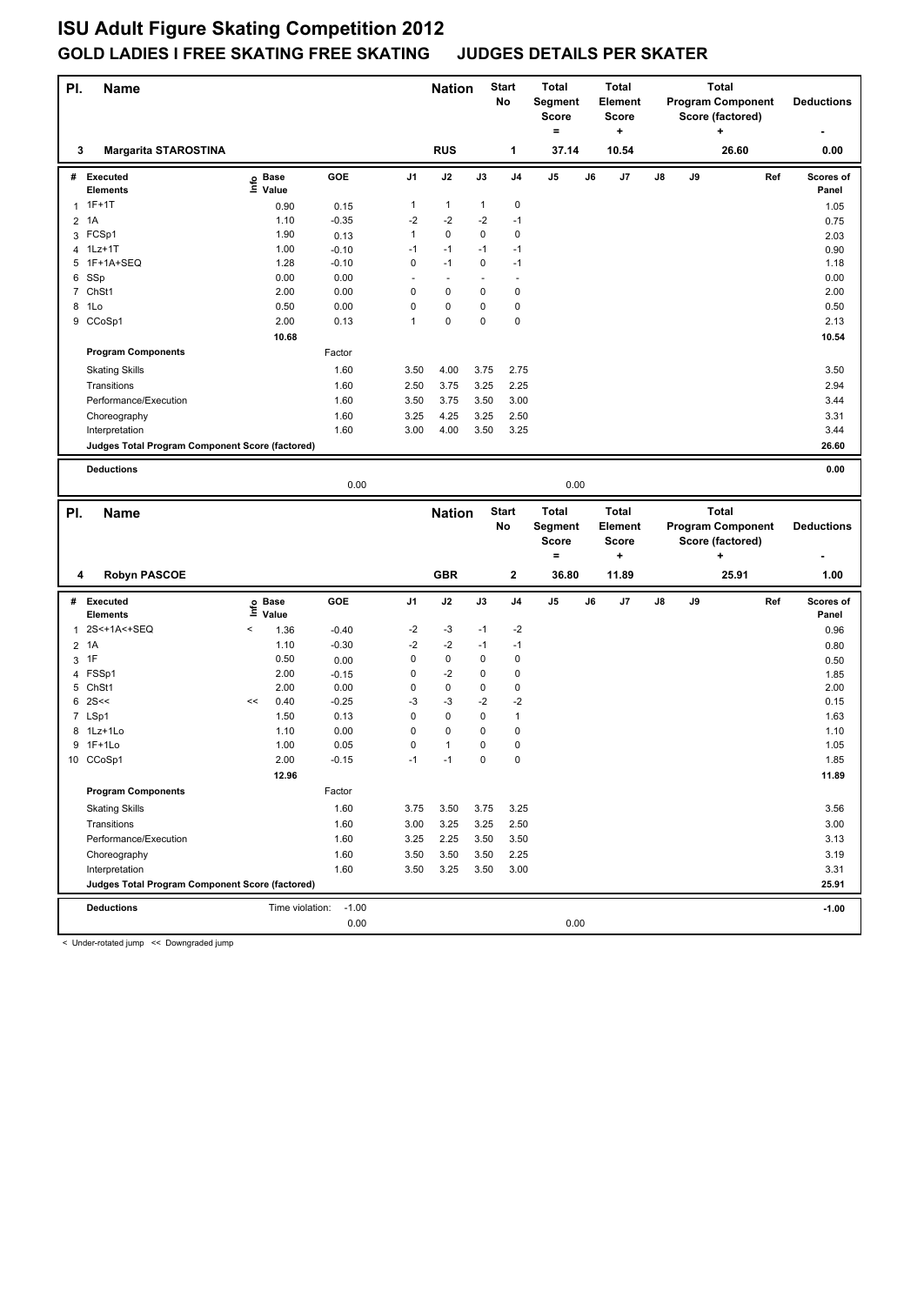| PI.            | <b>Name</b>                                     |         |                            |         |                          | <b>Nation</b> |                          | <b>Start</b><br>No       | <b>Total</b><br>Segment<br><b>Score</b><br>۰ |    | <b>Total</b><br>Element<br>Score<br>÷ | <b>Total</b><br><b>Program Component</b><br>Score (factored)<br>÷ |    |       | <b>Deductions</b> |                    |
|----------------|-------------------------------------------------|---------|----------------------------|---------|--------------------------|---------------|--------------------------|--------------------------|----------------------------------------------|----|---------------------------------------|-------------------------------------------------------------------|----|-------|-------------------|--------------------|
| 5              | <b>Annegret BOHLER</b>                          |         |                            |         |                          | <b>GER</b>    |                          | 6                        | 34.50                                        |    | 10.99                                 |                                                                   |    | 23.51 |                   | 0.00               |
| #              | Executed<br><b>Elements</b>                     |         | e Base<br>E Value<br>Value | GOE     | J <sub>1</sub>           | J2            | J3                       | J <sub>4</sub>           | J <sub>5</sub>                               | J6 | J7                                    | J8                                                                | J9 |       | Ref               | Scores of<br>Panel |
| $\mathbf{1}$   | FCoSp1                                          |         | 1.70                       | $-0.15$ | $-1$                     | $\pmb{0}$     | $-1$                     | $\mathbf 0$              |                                              |    |                                       |                                                                   |    |       |                   | 1.55               |
|                | 2 1F+1T                                         |         | 0.90                       | 0.00    | 0                        | 0             | 0                        | 0                        |                                              |    |                                       |                                                                   |    |       |                   | 0.90               |
| 3              | CCoSp1                                          |         | 2.00                       | $-0.08$ | $-1$                     | $\mathbf 0$   | $\Omega$                 | $\pmb{0}$                |                                              |    |                                       |                                                                   |    |       |                   | 1.92               |
| 4              | 1A+1Lo+2S<                                      | $\prec$ | 2.50                       | $-0.35$ | $-2$                     | $-1$          | $-2$                     | $-2$                     |                                              |    |                                       |                                                                   |    |       |                   | 2.15               |
| 5              | $1Lz+1T$                                        |         | 1.00                       | 0.05    | 1                        | $\mathbf 0$   | $\mathbf 0$              | $\mathbf 0$              |                                              |    |                                       |                                                                   |    |       |                   | 1.05               |
| 6              | 2Lo<<                                           | <<      | 0.50                       | $-0.28$ | $-3$                     | $-3$          | $-2$                     | $-3$                     |                                              |    |                                       |                                                                   |    |       |                   | 0.22               |
| $\overline{7}$ | ChSp                                            |         | 0.00                       | 0.00    | $\overline{\phantom{a}}$ | $\sim$        | $\overline{\phantom{a}}$ | $\overline{\phantom{a}}$ |                                              |    |                                       |                                                                   |    |       |                   | 0.00               |
| 8              | 1A                                              |         | 1.10                       | 0.00    | 0                        | $\mathbf 0$   | $\mathbf 0$              | $\pmb{0}$                |                                              |    |                                       |                                                                   |    |       |                   | 1.10               |
| 9              | 2S<                                             | $\prec$ | 0.90                       | $-0.30$ | $-2$                     | $-2$          | $-1$                     | $-1$                     |                                              |    |                                       |                                                                   |    |       |                   | 0.60               |
|                | 10 LSp1                                         |         | 1.50                       | 0.00    | 0                        | $\mathbf 0$   | $\mathbf 0$              | $\mathbf 0$              |                                              |    |                                       |                                                                   |    |       |                   | 1.50               |
|                |                                                 |         | 12.10                      |         |                          |               |                          |                          |                                              |    |                                       |                                                                   |    |       |                   | 10.99              |
|                | <b>Program Components</b>                       |         |                            | Factor  |                          |               |                          |                          |                                              |    |                                       |                                                                   |    |       |                   |                    |
|                | <b>Skating Skills</b>                           |         |                            | 1.60    | 3.50                     | 4.00          | 3.50                     | 2.75                     |                                              |    |                                       |                                                                   |    |       |                   | 3.44               |
|                | Transitions                                     |         |                            | 1.60    | 2.75                     | 3.25          | 2.75                     | 2.25                     |                                              |    |                                       |                                                                   |    |       |                   | 2.75               |
|                | Performance/Execution                           |         |                            | 1.60    | 3.25                     | 2.75          | 3.00                     | 2.50                     |                                              |    |                                       |                                                                   |    |       |                   | 2.88               |
|                | Choreography                                    |         |                            | 1.60    | 3.25                     | 3.75          | 2.75                     | 2.00                     |                                              |    |                                       |                                                                   |    |       |                   | 2.94               |
|                | Interpretation                                  |         |                            | 1.60    | 2.75                     | 3.25          | 3.00                     | 1.75                     |                                              |    |                                       |                                                                   |    |       |                   | 2.69               |
|                | Judges Total Program Component Score (factored) |         |                            |         |                          |               |                          |                          |                                              |    |                                       |                                                                   |    |       |                   | 23.51              |
|                | <b>Deductions</b>                               |         |                            |         |                          |               |                          |                          |                                              |    |                                       |                                                                   |    |       |                   | 0.00               |
|                |                                                 |         |                            | 0.00    |                          |               |                          |                          | 0.00                                         |    |                                       |                                                                   |    |       |                   |                    |

< Under-rotated jump << Downgraded jump

| PI. | <b>Name</b>                                     |    |                            | <b>Nation</b>     |                | <b>Start</b><br><b>No</b> | <b>Total</b><br>Segment<br><b>Score</b><br>۰ |                          | <b>Total</b><br>Element<br><b>Score</b><br>÷ | <b>Total</b><br><b>Program Component</b><br>Score (factored)<br>÷ |      |               |    | <b>Deductions</b> |     |                    |
|-----|-------------------------------------------------|----|----------------------------|-------------------|----------------|---------------------------|----------------------------------------------|--------------------------|----------------------------------------------|-------------------------------------------------------------------|------|---------------|----|-------------------|-----|--------------------|
| 6   | <b>Sandra SCHITTLI</b>                          |    |                            |                   |                | <b>GER</b>                |                                              | 3                        | 30.29                                        |                                                                   | 8.89 |               |    | 23.40             |     | 2.00               |
| #   | Executed<br><b>Elements</b>                     |    | e Base<br>E Value<br>Value | <b>GOE</b>        | J <sub>1</sub> | J2                        | J3                                           | J <sub>4</sub>           | J5                                           | J6                                                                | J7   | $\mathsf{J}8$ | J9 |                   | Ref | Scores of<br>Panel |
|     | 1Lz+1Lo+1Lo                                     |    | 1.60                       | $-0.03$           | $-1$           | 0                         | $\mathbf 0$                                  | $\mathbf 0$              |                                              |                                                                   |      |               |    |                   |     | 1.57               |
|     | $2$ 1A<<                                        | << | 0.00                       | 0.00              |                | $\overline{\phantom{a}}$  |                                              | $\overline{\phantom{a}}$ |                                              |                                                                   |      |               |    |                   |     | 0.00               |
| 3   | 1F                                              |    | 0.50                       | 0.00              | 0              | $\mathbf 0$               | $\Omega$                                     | $\mathbf 0$              |                                              |                                                                   |      |               |    |                   |     | 0.50               |
| 4   | FCSp                                            |    | 0.00                       | 0.00              |                |                           |                                              | $\overline{\phantom{a}}$ |                                              |                                                                   |      |               |    |                   |     | 0.00               |
| 5   | ChSp1                                           |    | 2.00                       | $-0.38$           | $-1$           | $-1$                      | 0                                            | $-1$                     |                                              |                                                                   |      |               |    |                   |     | 1.62               |
| 6   | CCoSp1                                          |    | 2.00                       | $-0.15$           | 0              | $-2$                      | $\Omega$                                     | 0                        |                                              |                                                                   |      |               |    |                   |     | 1.85               |
|     | 7 1F+1T                                         |    | 0.90                       | $-0.05$           | $-1$           | $-1$                      | $\mathbf 0$                                  | $\mathbf 0$              |                                              |                                                                   |      |               |    |                   |     | 0.85               |
| 8   | $1A < +SEQ$                                     | << | 0.00                       | 0.00              | ÷              |                           |                                              |                          |                                              |                                                                   |      |               |    |                   |     | 0.00               |
| 9   | 1Lz                                             |    | 0.60                       | 0.00              | 0              | $\mathbf 0$               | $\mathbf 0$                                  | 0                        |                                              |                                                                   |      |               |    |                   |     | 0.60               |
|     | 10 CSSp1                                        |    | 1.90                       | 0.00              | $\Omega$       | $\Omega$                  | $\Omega$                                     | $\mathbf 0$              |                                              |                                                                   |      |               |    |                   |     | 1.90               |
|     |                                                 |    | 9.50                       |                   |                |                           |                                              |                          |                                              |                                                                   |      |               |    |                   |     | 8.89               |
|     | <b>Program Components</b>                       |    |                            | Factor            |                |                           |                                              |                          |                                              |                                                                   |      |               |    |                   |     |                    |
|     | <b>Skating Skills</b>                           |    |                            | 1.60              | 3.25           | 3.25                      | 4.00                                         | 2.50                     |                                              |                                                                   |      |               |    |                   |     | 3.25               |
|     | Transitions                                     |    |                            | 1.60              | 2.75           | 2.75                      | 3.25                                         | 2.00                     |                                              |                                                                   |      |               |    |                   |     | 2.69               |
|     | Performance/Execution                           |    |                            | 1.60              | 2.75           | 2.25                      | 3.50                                         | 2.25                     |                                              |                                                                   |      |               |    |                   |     | 2.69               |
|     | Choreography                                    |    |                            | 1.60              | 3.25           | 3.50                      | 3.25                                         | 1.75                     |                                              |                                                                   |      |               |    |                   |     | 2.94               |
|     | Interpretation                                  |    |                            | 1.60              | 3.00           | 3.00                      | 3.50                                         | 2.75                     |                                              |                                                                   |      |               |    |                   |     | 3.06               |
|     | Judges Total Program Component Score (factored) |    |                            |                   |                |                           |                                              |                          |                                              |                                                                   |      |               |    |                   |     | 23.40              |
|     | <b>Deductions</b>                               |    |                            | $-2.00$<br>Falls: |                |                           |                                              |                          |                                              |                                                                   |      |               |    |                   |     | $-2.00$            |
|     |                                                 |    |                            | 0.00              |                |                           |                                              |                          | 0.00                                         |                                                                   |      |               |    |                   |     |                    |

<< Downgraded jump